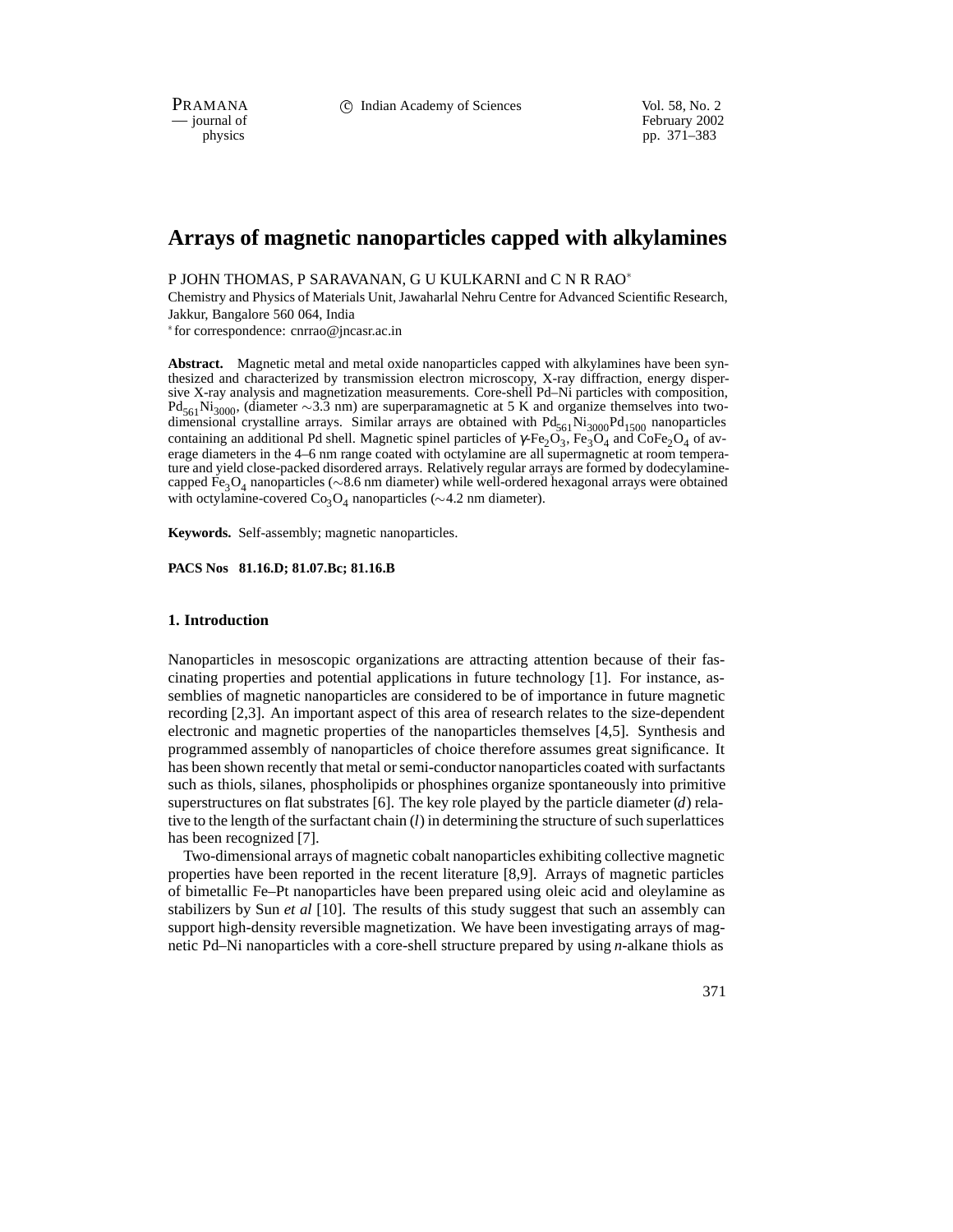### *P John Thomas et al*

stabilizers [11]. While there has been reasonable success in preparing arrays of metal and semiconducting chalcoginide nanoparticles, arrays of metal oxides are relatively unknown [12,13]. We considered it important to prepare arrays of metal oxide particles with useful magnetic properties, particularly in view of their stability under ambient conditions. In this report, we examine the arrays of octylamine-coated magnetic Pd–Ni and Pd–Ni– Pd core-shell nanoparticles of the compositions  $Pd_{561}Ni_{3000}$  and  $Pd_{561}Ni_{3000}Pd_{1500}$ , along with those of  $\gamma$ -Fe<sub>2</sub>O<sub>3</sub>, Co<sub>3</sub>O<sub>4</sub>, Fe<sub>3</sub>O<sub>4</sub>, CoFe<sub>2</sub>O<sub>4</sub> and MnFe<sub>2</sub>O<sub>4</sub> nanoparticles coated with long-chain amines. The results of this preliminary study are encouraging and suggest that further investigations may indeed be profitable.

### **2. Experimental**

#### 2.1 *Synthesis of Pd–Ni nanoparticles*

Metal nanoparticles are generally prepared by the controlled reduction [14] in the presence of a surfactant. In order to obtain monodisperse magnetic particles of Ni, a magic nuclearity  $Pd_{561}$  seed was employed through a two-step process involving a ligand exchange reaction [15,16]. The Ni particles so obtained are protected against oxidation by an outer shell of Pd. Pd<sub>561</sub> nanoparticles were first obtained by reducing 15 ml of a 2.0 mM aqueous solution of  $H_2PdCl_4$  by refluxing it with a mixture of 15 ml of absolute ethanol and 25 ml of water containing 33.3 mg of PVP ( $M_w \sim 40000$  g mol<sup>-1</sup>) for  $\sim$ 3 h. The solvent was then evaporated and the particles were redispersed in 100 ml of Ar-purged 1-propanol followed by addition of 160  $\mu$ mol of Ni(CH<sub>3</sub>COO)<sub>2</sub>.4H<sub>2</sub>O and 40 mg of PVP. The mixture was reduced by refluxing under Ar flow for 3 h to obtain  $Pd_{561}Ni_{3000}$  particles. The three shell particles,  $Pd_{561}Ni_{3000}Pd_{1500}$ , were obtained by refluxing with 80  $\mu$ mol of  $H_2PdCl_4$ (2.0 mM solution) and PVP in ethanol-water mixture. The replacement of the ligand was accomplished based on a method invented in our lab. Accordingly, 2.0 ml aqueous sol containing  $Pd_{561}Ni_{3000}Pd_{1500}$  particles was thoroughly mixed with a toluene solution (2 ml) containing *n*-octylamine ( $\sim$ 20  $\mu$ l) to obtain a miscelle to which a dilute solution of NaBH  $_4$ (2 ml of 2 mM solution) was added. This resulted in the separation of the aqueous and the organic layers, with the particles quantitatively transferred to the organic phase. Excess *n*-octylamine could be removed by precipitating the nanoparticles with methanol. Similarly, using concentrated HCl instead of NaBH<sub>4</sub> and *n*-octylthiol instead of *n*-octylamine, octanethiol-stabilized Pd–Ni nanoparticles were obtained.

### 2.2 *Synthesis of oxide nanoparticles*

This was accomplished either by arrested precipitation or by thermal decomposition of organo-metallic precursors under carefully controlled conditions. It has been suggested that metal cupferronates could be used as precursors in the synthesis of metal nanoparticles [17]. Iron, cobalt and manganese cupferronates (cup) were prepared by precipitation by slowly adding aqueous cupferron to aqueous solutions of the respective chlorides [18]. The pH of the solution was maintained at 2.0 for the precipitation of iron cupferronate. The solids were recrystallized from alcohol and were brown, greyish brown and red for Fe,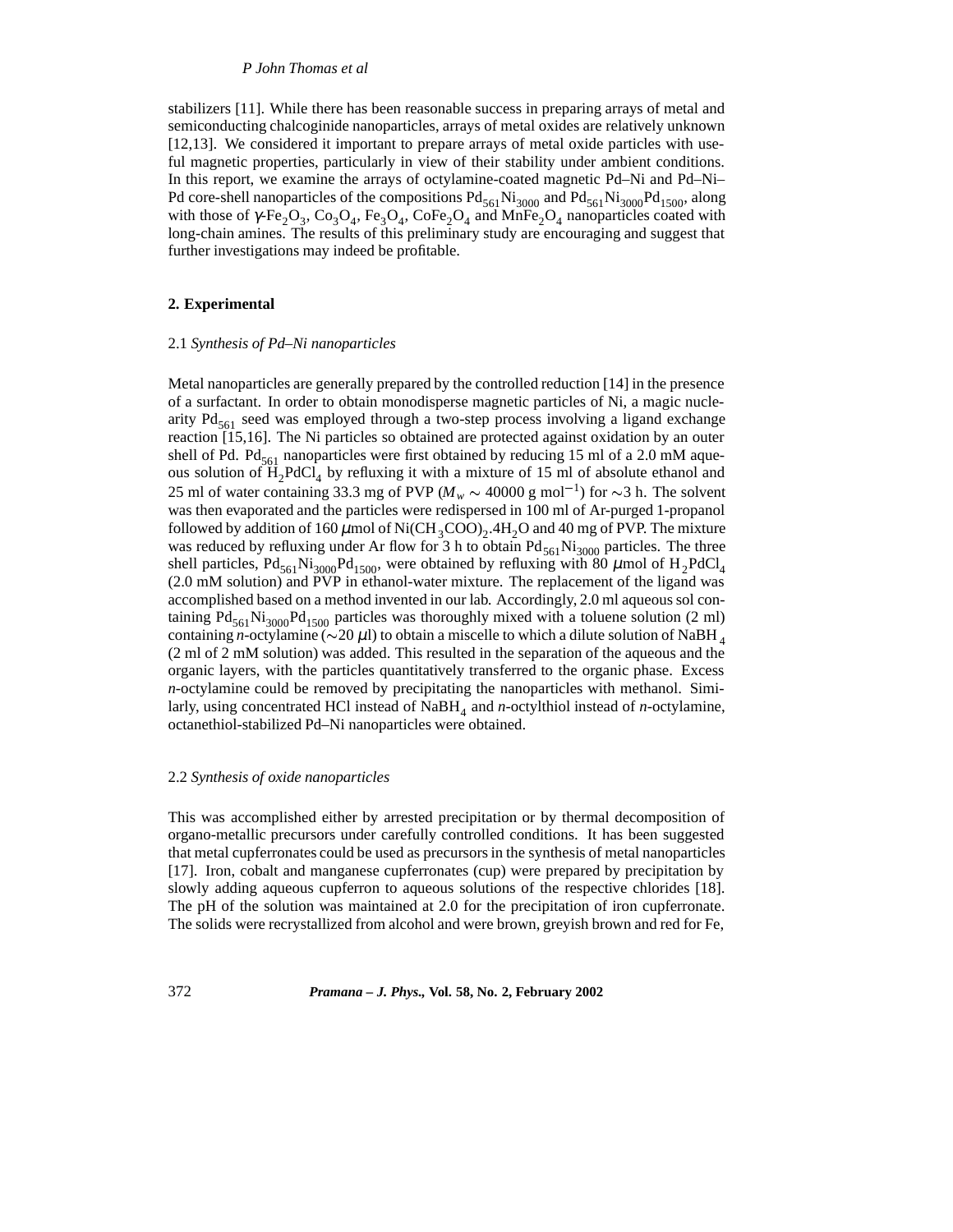Mn and Co respectively. The recrystallized cupferronates exhibited characteristic IR bands and were free of unreacted cupferron [18].

Nanoparticles of  $\gamma$ -Fe<sub>2</sub>O<sub>3</sub>, Fe<sub>3</sub>O<sub>4</sub>, Co<sub>3</sub>O<sub>4</sub>, CoFe<sub>2</sub>O<sub>4</sub> and MnFe<sub>2</sub>O<sub>4</sub> were prepared by thermal decomposition of the metal cupferronates. In a typical synthesis yielding  $\gamma$ -Fe  ${}_{2}O_{3}$ nanoparticles, a 0.3 mM solution of the Fe(cup)<sub>3</sub> in *n*-octylamine was injected into a vigorously stirred 9 mL solution of tri-*n*-octylamine at  $\sim$ 300 °C in a round bottomed flask. The onset of reduction was marked by change in color from red-brown to brown-black with brisk effervescence. The contents of the flask were maintained at  $\sim$ 225 °C and the stirring continued for another 45 min. To obtain  $Fe<sub>3</sub>O<sub>4</sub>$  particles, the decomposition of cupferronates was carried out in  $H<sub>2</sub>$  atmosphere and the contents of the flask were maintained at  $\sim$ 250°C till a color change from brown to black was observed. Co<sub>3</sub>O<sub>4</sub> nanoparticles were prepared starting from  $Co(cup)_{2}$ . A 1:2 mixture of Co and Fe cupferronates yielded  $CoFe<sub>2</sub>O<sub>4</sub>$  nanoparticles. Similarly, a 1:2 mixture of Mn and Fe cupferronates yielded  $MnFe<sub>2</sub>O<sub>4</sub>$ . All the nanoparticles obtained were freely soluble in toluene and could be precipitated (reversibly) using methanol.

The nanoparticles were characterized by several techniques. Energy dispersive X-ray analysis (EDAX) was performed using Links (ISIS) Si(Li) detector of Oxford instruments fitted to a Lieca S-440i scanning electron microscope. Samples were prepared by depositing a drop of the toluene sol on Al stub. Transmission electron microscopy (TEM) and selected area electron diffraction (SAED) measurements were performed with a 300 kV JEOL 3010 transmission electron microscope. Samples for TEM were prepared by depositing a drop of the toluene sol on a holey copper carbon grid and allowing it to dry in a dessicator overnight. X-ray diffraction measurements were performed using Seifart 3000 X-ray powder diffractometer equipped with Cu-K $\alpha$  radiation source employing 0.02  $^{\circ}$  step size. Magnetic measurements were carried out on dry powder samples using vibrating sample magnetometer equipped with a superconducting magnet capable of reaching fields up to 50 kOe and temperatures down to 5 K.

### **3. Results and discussion**

### 3.1 *Pd–Ni nanoparticles*

EDAX analysis of the Pd–Ni particles yielded Pd:Ni ratios of 0.837 and 0.727 in the case of  $Pd_{561}Ni_{3000}$  and  $Pd_{561}Ni_{3000}Pd_{1500}$  respectively, in agreement with the expected values of 0.842 and 0.695. In figure 1, we present typical TEM micrographs of *n*-octylamine and *n*-octanethiol covered  $Pd_{561}Ni_{3000}$  nanoparticles. In both the cases, we observe particles with a uniform diameter of  $\sim$ 3.3 nm arranged in well-ordered arrays extending over a few microns. Importantly, we find no observable change in the size or composition of the particles upon ligand replacement either with thiol or with amine. In the case of octylamine (figure 1a), we observe an hexagonal array with the nearest neighbor spacing (surface to surface) of  $\sim$ 1.7 nm. Assuming that octylamine is present in the fully extended all-trans conformation inclined at 30 $^{\circ}$  to the nanocrystal surface [19], an interparticle spacing of 2.4 nm is expected. The observed spacing suggests that the chains may penetrate into each other up to 30%. Interdigation values of up to 35% have been observed earlier in the case of Pd nanocrystals covered with alkane thiols [7]. Thiol coating, on the other hand, results in multi-layered structures in the form of tapes and wires (figure 1b). It is interesting to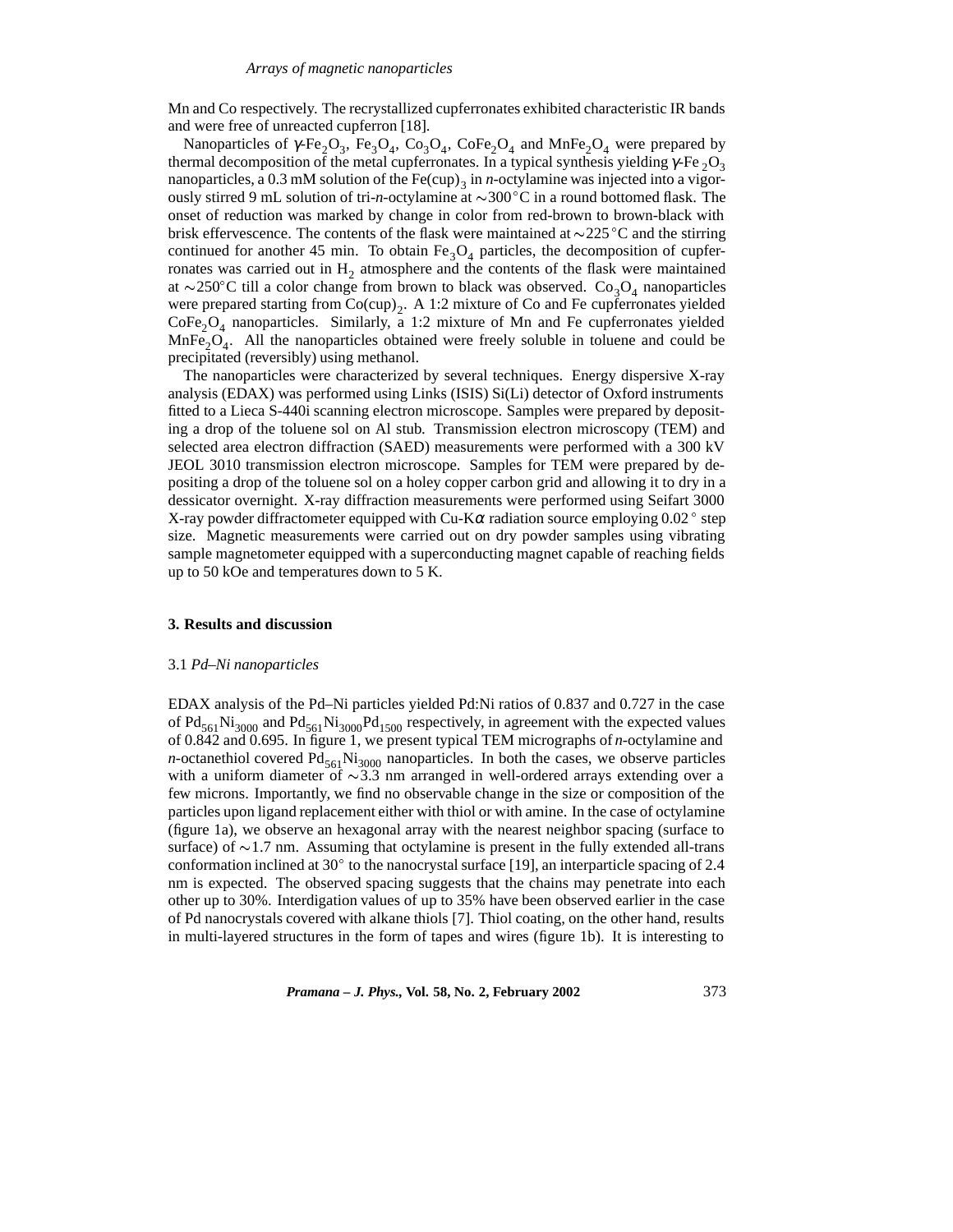# *P John Thomas et al*

note that a change in the head group of the surfactant from a thiol to an amine brings about a pronounced change in the nature of the organization, even though the chain length is identical.



**Figure 1.** TEM micrograph showing arrays of  $Pd_{561}Ni_{3000}$  nanoparticles coated with (**a**) octylamine and (**b**) octanethiol.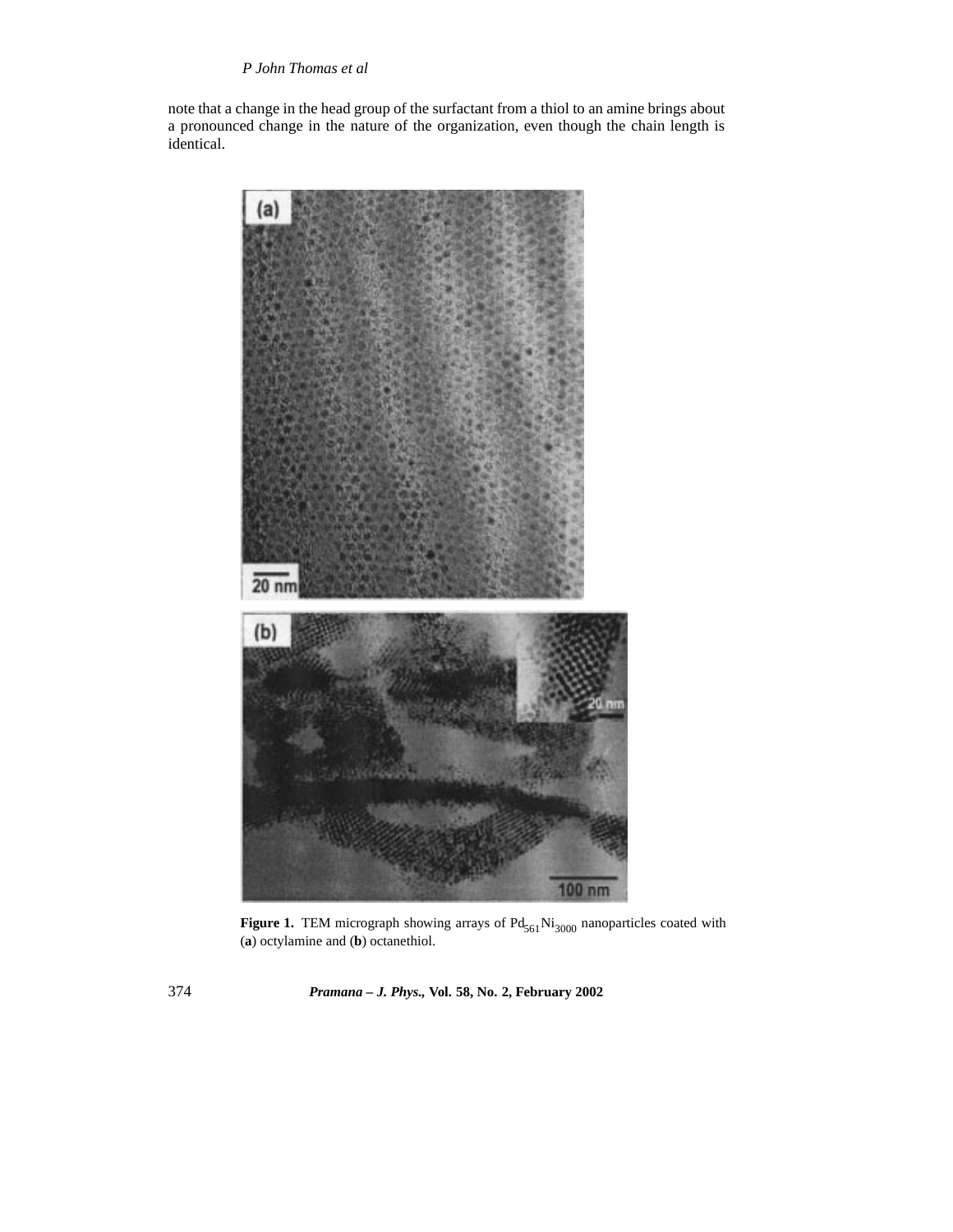

**Figure 2.** Temperature dependence of the magnetization of  $Pd_{561}Ni_{3000}$  core-shell nanoparticles capped with octanethiol under an applied field of 50 kOe. The values were corrected for the contribution from the solvent and the glass tube. Inset shows the change in the magnetization (uncorrected) as a function of magnetic field.

Magnetic measurements were carried out on a toluene dispersion of  $Pd_{561}Ni_{3000}$ nanoparticles sealed in a glass tube. The zero-field cooled (ZFC) measurements for octanethiol coated particles are shown in figure 2. However, the field-cooled measurements  $(H = 50 \text{ kOe})$  yield a curve exactly overlapping with the ZFC curve. This implies that the individual moments remain randomized in spite of high magnetic field and low temperature characteristic of a superparamagnetic system with a blocking temperature below 5 K. This is an unusually low blocking temperature for particles of diameter 3.3 nm [20]. Accordingly, these particles do not exhibit a hysteresis even at 5 K as can be seen in the inset of figure 2.

In the core-shell particles of the kind  $Pd_{561}Ni_{3000}Pd_{1500}$  described earlier, the outer layer of Pd bequeaths stability to the inner Ni shell. A typical TEM image of octylaminepassivated  $Pd_{561}Ni_{3000}Pd_{1500}$  nanoparticles is shown in figure 3. It can be seen that the nanoparticles have an average diameter of 5.5 nm and self-assemble into an extended hexagonal lattice with a typical surface-to-surface interparticle spacing of 1.8 nm corresponding to 25% interdigation.

### 3.2 *Metal oxide nanoparticles*

The X-ray diffraction pattern of  $\gamma$ -Fe<sub>2</sub>O<sub>3</sub> nanoparticles coated with octylamine (figure 4a) shows reflections due to the  $(220)$ ,  $(311)$ ,  $(400)$ ,  $(511)$  and  $(440)$  planes with the characteristic *d*-spacings of 2.930, 2.490, 2.060, 1.590, 1.464 Å [21] thereby establishing the monophasic nature of the oxide. We have estimated the particle diameter based on the

*Pramana – J. Phys.,* **Vol. 58, No. 2, February 2002** 375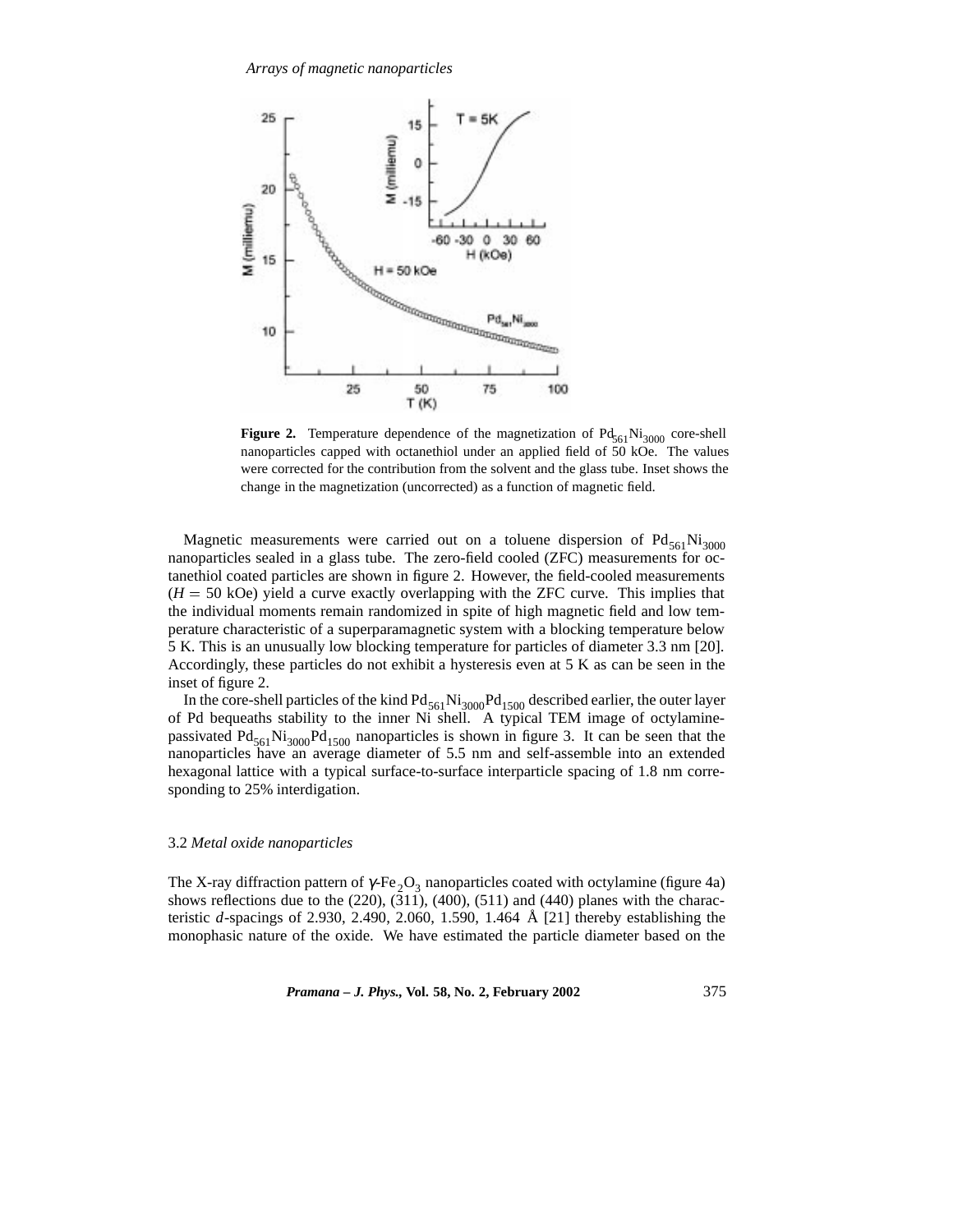

**Figure 3.** TEM micrograph showing arrays of  $Pd_{561}Ni_{3000}Pd_{1500}$  nanoparticles coated with octylamine.



**Figure 4.** X-ray diffraction patterns of (**a**)  $\gamma$ -Fe<sub>2</sub>O<sub>3</sub> and (**b**) Fe<sub>3</sub>O<sub>4</sub> nanoparticles.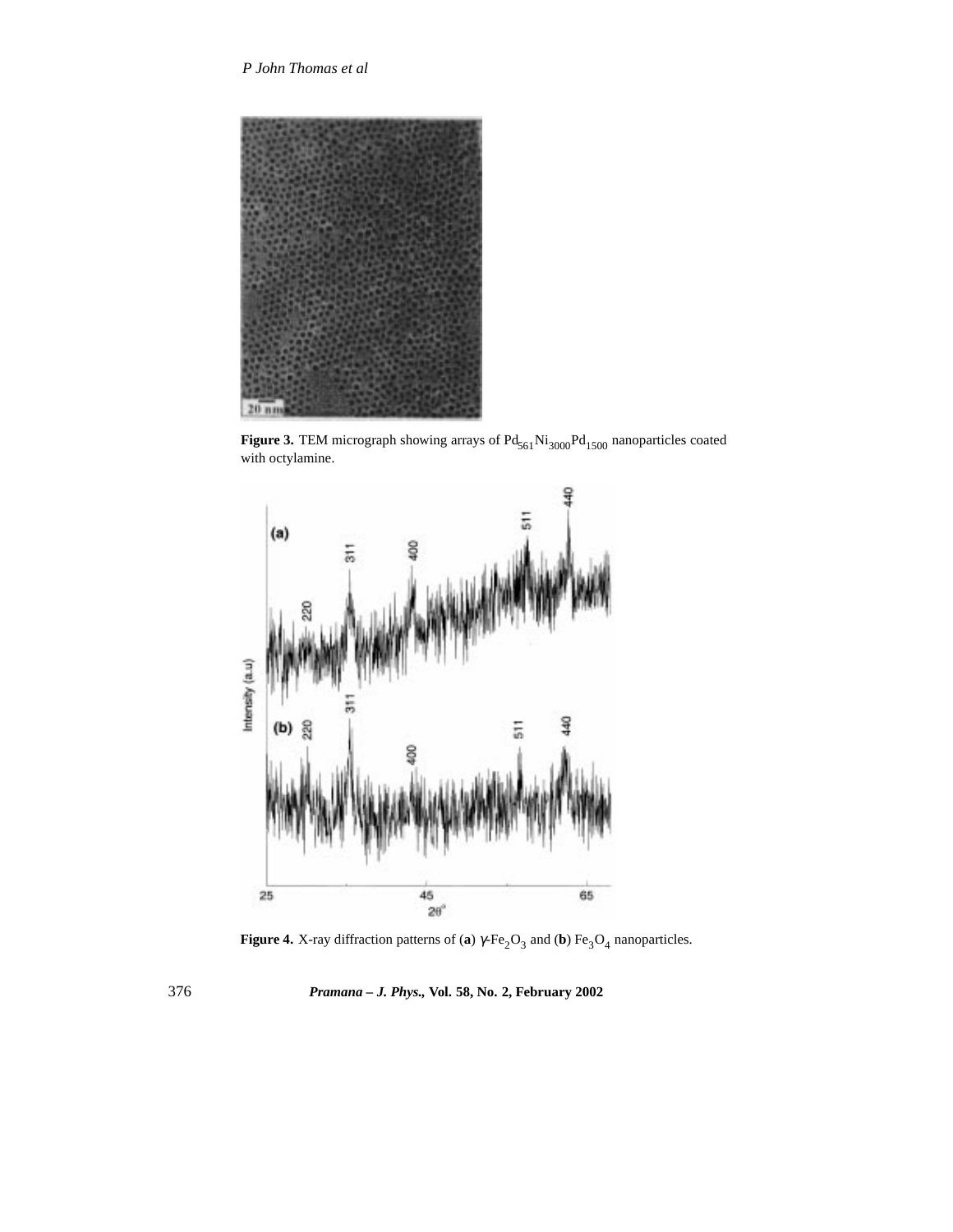

**Figure 5.** (a) TEM micrograph of  $\gamma$ -Fe<sub>2</sub>O<sub>3</sub> nanoparticles capped with octylamine. Inset shows the obtained SAED pattern. (**b**) Hysteresis loop exhibited by the  $\gamma$ -Fe<sub>2</sub>O<sub>3</sub> nanoparticles. Inset shows the temperature dependence of the paramagnetic moment (under a field of 0.5 kOe).

broadening of the X-ray peaks using the Debye–Scherrer formula [22] to be  $\sim$  5.9 nm. The TEM image of nearly monodisperse  $\gamma$ -Fe<sub>2</sub>O<sub>3</sub> nanoparticles coated with octylamine in figure 5a reveals the presence of nanoparticles with an average diameter of 4.8 nm, which compares well with the diameter determined by XRD. The random close-packed arrangement seen in the image resembles that of jammed arrangements of polydisperse spheroids [23]. The SAED pattern in the inset of figure 5a gives the *d*-spacings consistent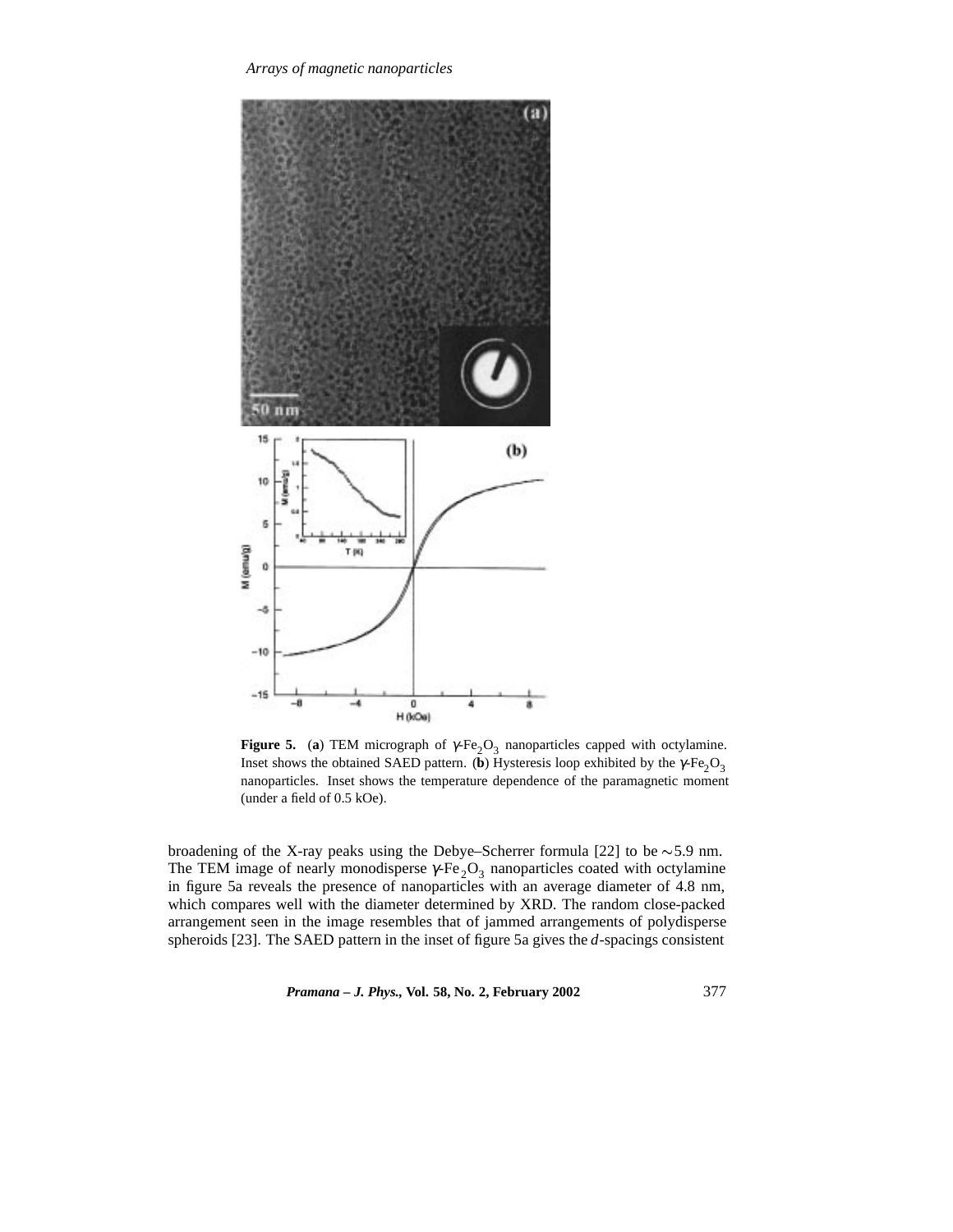

**Figure 6.** (a) TEM micrograph showing  $Fe<sub>3</sub>O<sub>4</sub>$  nanoparticles capped with octylamine. Inset shows the SAED pattern. (**b**) Hysteresis loop exhibited by the  $Fe<sub>3</sub>O<sub>4</sub>$  nanoparticles. Inset shows the temperature dependence of the paramagnetic moment (under a field of 0.5 kOe).

with those obtained from X-ray diffraction. Magnetic hysteresis exhibited by the  $\gamma$ -Fe <sub>2</sub>O<sub>3</sub> particles at room temperature is shown in figure 5b, with the temperature dependence of magnetization in the inset. The hysteresis loop has a small area (coercivity  $\sim$  38.1 Oe) with a poor saturation due to the superparamagnetic nature of the particles. The magnetization measurements indicate a strong temperature dependence of the paramagnetic moment. The observed saturation magnetization (*Ms*) of 10.45 emu/g at 10 kOe is noticeably smaller than the bulk value (73.5 emu/g). The significantly lower  $M_s$  and the coercivity value are attributed to the existence of a magnetically inactive surface layer and some diamagnetic contribution from the ligand shell [24,25].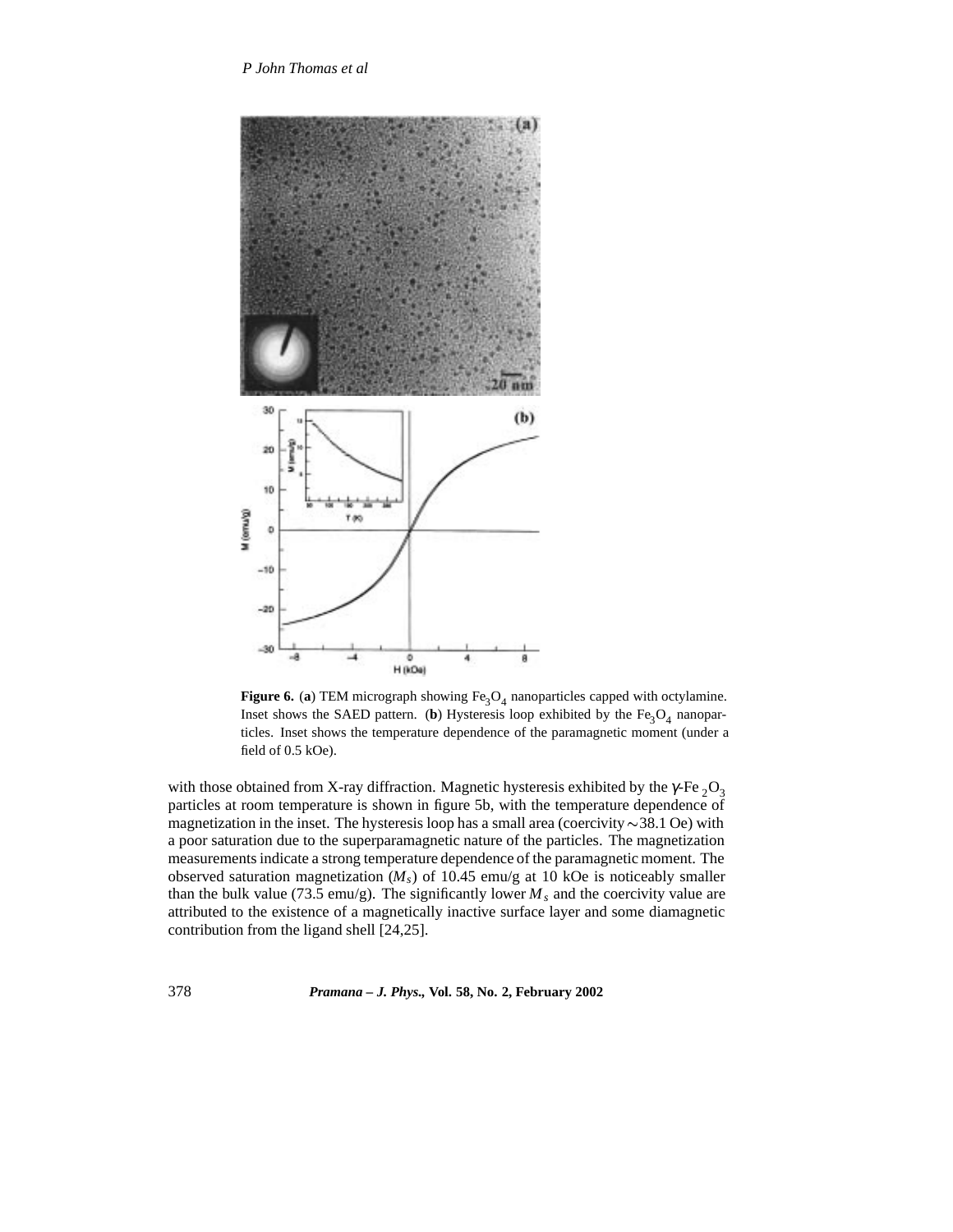

**Figure 7.** TEM micrograph showing  $Fe<sub>3</sub>O<sub>4</sub>$  nanoparticles capped with dodecylamine.

The X-ray diffraction pattern of octylamine-coated  $Fe<sub>3</sub>O<sub>4</sub>$  particles exhibit (figure 4b) peaks at 2.960, 2.530, 2.098, 1.612, 1.471 Å characteristic of monophasic Fe<sub>3</sub>O<sub>4</sub> [21]. A typical TEM micrograph of the particles along with the SAED pattern (in the inset) is shown in figure 6a. Isolated particles with an average diameter of 5.0 nm are seen in the imaged region. The diameter estimated from X-ray linewidths is  $\sim$  5.8 nm. A saturation magnetization ( $M_s$ ) of 24.85 emu/g was obtained from the hysteresis loop shown in figure 6b. This is around one fourth of the bulk value for magnetite (92 emu/g). The inset in figure 6b reveals strong temperature dependence of magnetization of the Fe<sub>3</sub>O<sub>4</sub> particles. In contrast to the isolated particles obtained with *n*-octylamine, *n*-dodecylamine-capped  $Fe<sub>3</sub>O<sub>4</sub>$  nanoparticles exhibit a tendency to form close-packed arrays as can be seen from the TEM image in figure 7. The average diameter of particles is  $\sim$ 8.6 nm.

We have also prepared arrays of non-magnetic  $Co<sub>3</sub>O<sub>4</sub>$  particles capped with *n*octylamine. In this case, however, we observe an extended two-dimensional array (figure 8) which is well-ordered. The particles in the hexagonal array have an average diameter of  $\sim$ 4.2 nm, with a near constant interparticle distance of  $\sim$ 2.0 nm. In figure 9, we compare the distribution of the nearest neighbour distance in the Co<sub>3</sub>O<sub>4</sub> array with that in the Fe<sub>3</sub>O<sub>4</sub> array in figure 7. While the interparticle distance is nearly a constant in the case of  $Co<sub>3</sub>O<sub>4</sub>$ (figure 9a), with 90% of the particles exhibiting a separation of 2.0 nm (corresponding to 17% interdigation of the ligand chain), there is a strong preference for an interparticle separation of 3.2 nm (corresponding to  $\sim 6\%$  interdigation of the amine chains) in the case of  $Fe<sub>3</sub>O<sub>4</sub>$  particles (figure 9b). Interestingly, the arrangement of the particles of Fe  $_3O_4$  seen in figure 7 resembles the structures obtained at the extrema of the *d*/*l* ratio in our study of Pd nanoparticles [7].

Since Co and Mn oxide spinels are ferrimagnetic, they are good candidates for preparing magnetic arrays. EDAX studies of the  $\text{CoFe}_2\text{O}_4$  and  $\text{MnFe}_2\text{O}_4$  nanoparticles yielded Co(Mn) : Fe ratios of 2.2 and 1.9, close to the expected value of 2.00. The X-ray diffraction patterns revealed the monophasic nature of the samples and the spinel structure. The diameters of  $\text{CoFe}_2\text{O}_4$  and  $\text{MnFe}_2\text{O}_4$  nanoparticles were in the ranges of 3–6 nm and 2–5 nm respectively. The TEM micrograph of  $\text{CoFe}_2\text{O}_4$  nanoparticles coated with ocytlamine (figure 10a) shows that these spinel particles organize into a hexagonal lattice over small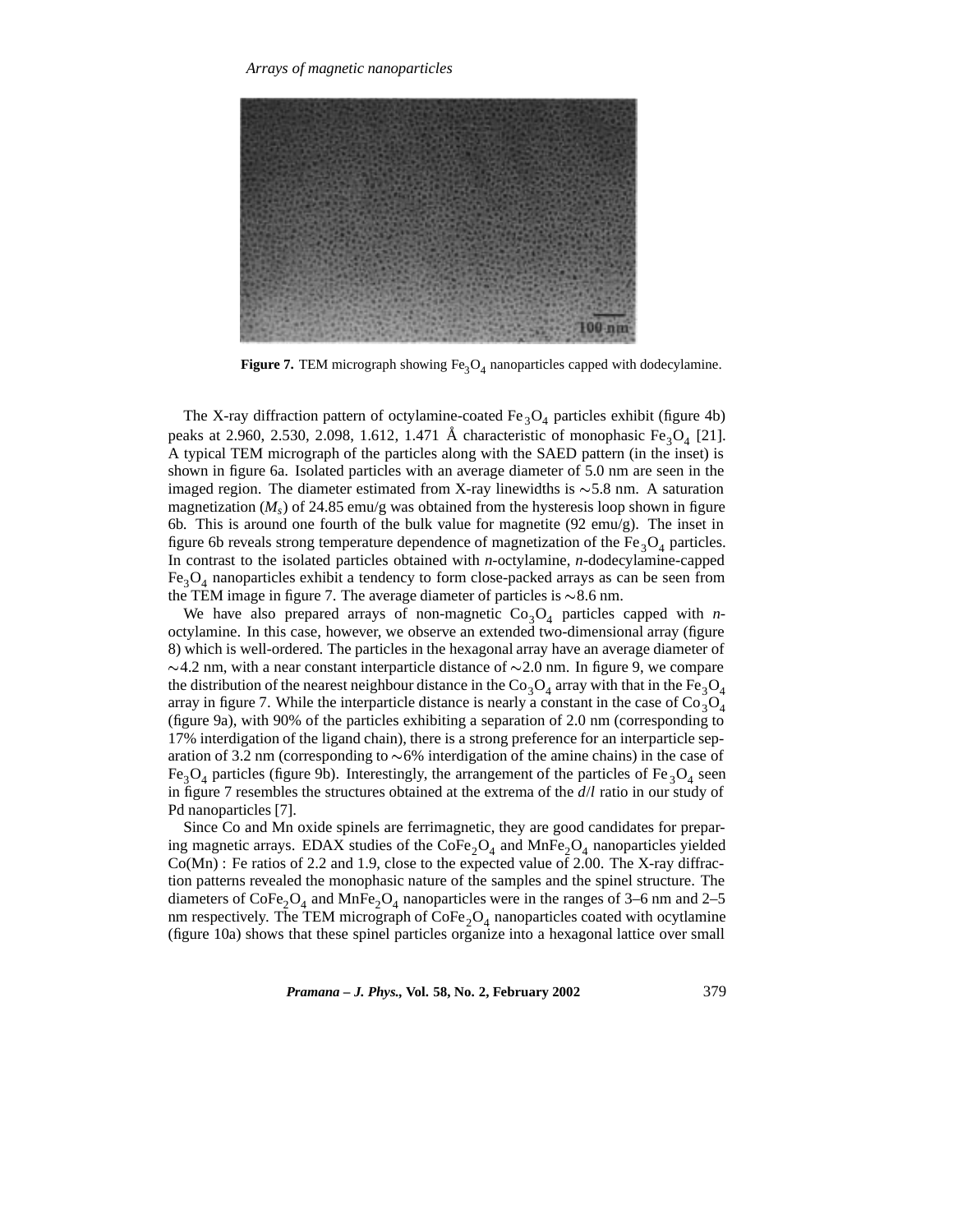

**Figure 8.** TEM micrograph showing arrays of  $Co<sub>3</sub>O<sub>4</sub>$  nanoparticles capped with octylamine. Inset shows the SAED pattern.



**Figure 9.** Histograms showing the distribution of interparticle distance in the arrays of (a)  $Co<sub>3</sub>O<sub>4</sub>$  nanoparticles capped with octylamine and (b)  $Fe<sub>3</sub>O<sub>4</sub>$  nanoparticles capped with dodecylamine.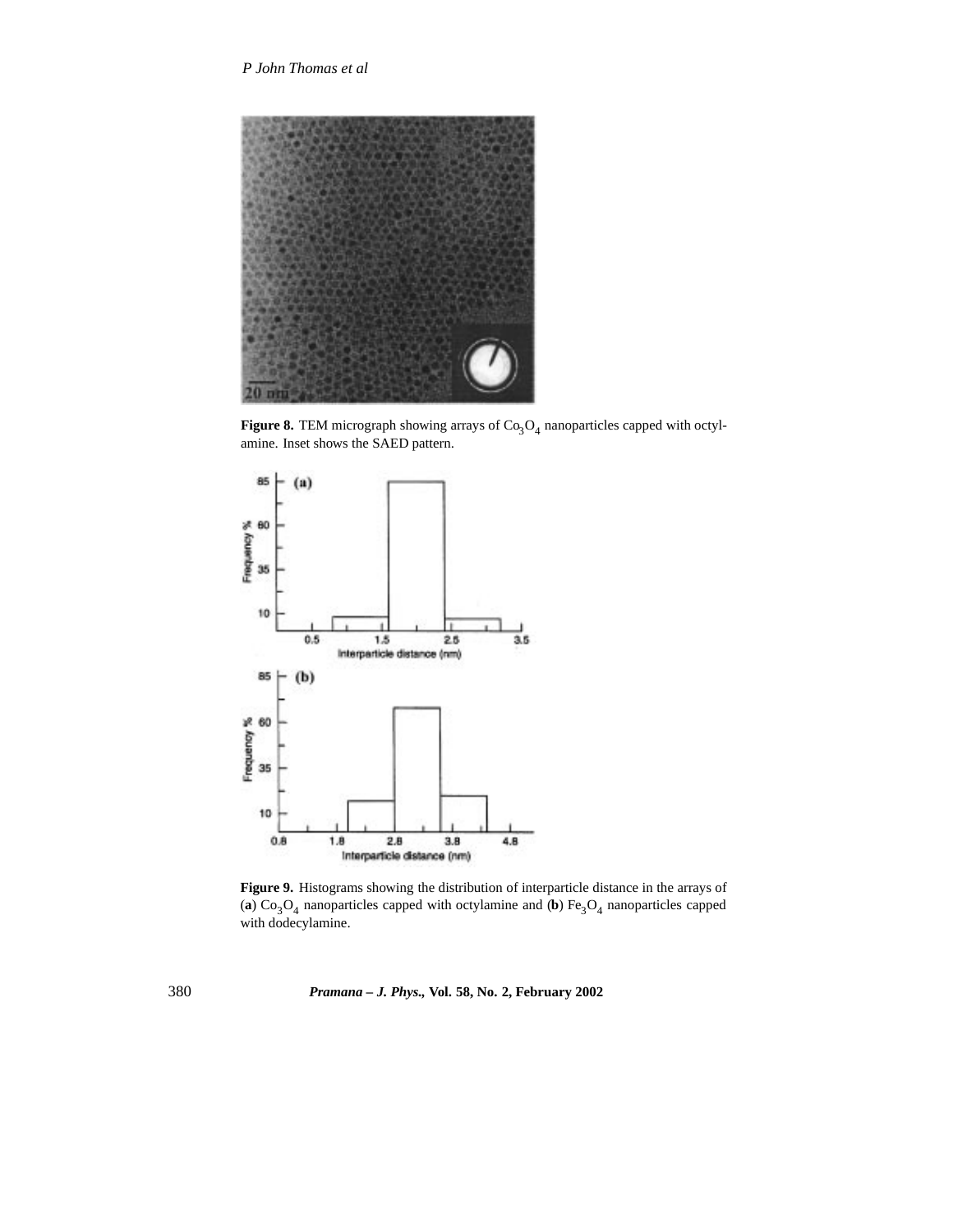*Arrays of magnetic nanoparticles*



**Figure 10.** (a) TEM micrograph showing  $\text{CoFe}_2\text{O}_4$  nanoparticles capped with octylamine and (**b**) hysteresis loop exhibited by  $\text{CoFe}_2\text{O}_4$  nanoparticles.

regions. The hysteresis loop in figure 10b reveals that the magnetization does not attain saturation up to 10 kOe. The magnetization at this field is  $\sim$ 10 emu/g which is much lower than the bulk value ( $\sim 80$  emu/g). Similar results were obtained with the MnFe  $_2O_4$ nanoparticles as well.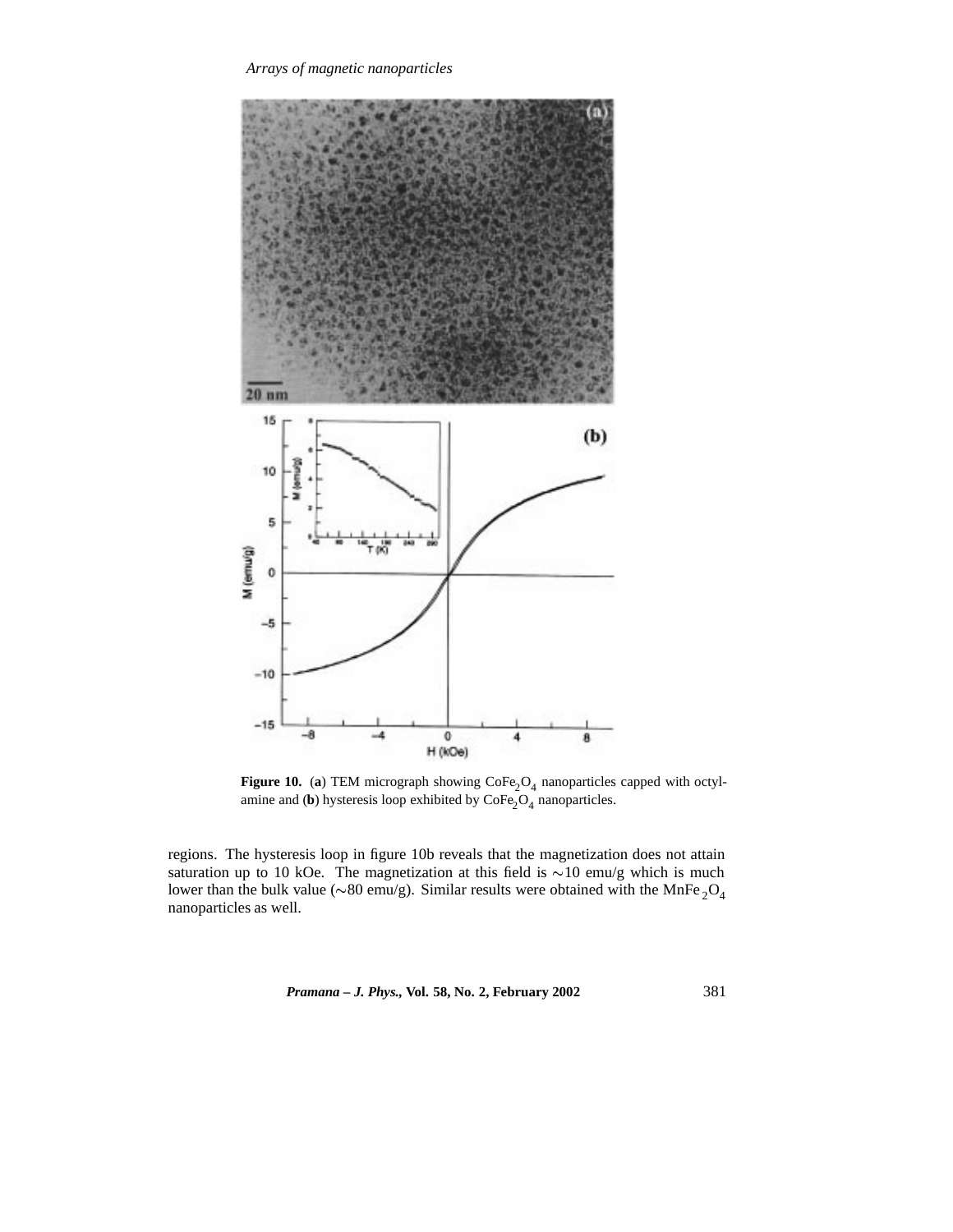### **4. Conclusions**

 $Pd_{561}Ni_{3000}$  and  $Pd_{561}Ni_{3000}Pd_{1500}$  core-shell nanoparticles coated with *n*-octylamine self-assemble yielding good crystalline two-dimensional arrays. The structure of the  $Pd_{561}Ni_{3000}$  array depends on the nature of the head group of the surfactant, with the amine yielding an hexagonal two-dimensional array in contrast with the multilayered tapes or wires obtained with the thiol. Octylamine-capped  $\gamma$ -Fe<sub>2</sub>O<sub>3</sub> nanoparticles with a superparamagnetic behavior assemble into a jammed array. Relatively regular arrays are obtained with  $Fe<sub>3</sub>O<sub>4</sub>$  nanoparticles capped with dodecylamine, in contrast with those capped with octylamine. Octylamine capped  $Co<sub>3</sub>O<sub>4</sub>$  nanoparticles, however, yield good two-dimensional arrays extending to a few microns. The Co and Mn spinel nanoparticles coated with octylamine are superparamagnetic at room temperature and exhibit small scale organization.

### **Acknowledgement**

We thank DRDO for support. One of us (PS) thanks Defence Materials and Stores Research and Development Establishment, Kanpur, for leave of absence.

### **References**

- [1] *Nanoparticles and nanostructured films preparation, characterization and applications* edited by J H Fendler (Wiley-VCH, Weinheim, 1998)
- [2] S A Majetich and Y Jin, *Science* **284**, 470 (1999)
- [3] C H Back, R Allenspach, W Weber, S S P Parkin, D Weller, E L Garwin and H C S Siegmann, *Science* **285**, 864 (1999)
- [4] P P Edwards, R L Johnston and C N R Rao in *Metal clusters in chemistry* edited by P Braunstein, G Oro and P R Raithby (Wiely-VCH, New York, 2000)
- [5] *Physics and chemistry of small clusters* edited by P Jena, B K Rao and S N Khanna (Plenum Press, New York, 1987)
- [6] C N R Rao, G U Kulkarni, P J Thomas and P P Edwards, *Chem. Soc. Rev.* **29**, 27 (2000)
- [7] P J Thomas, G U Kulkarni and C N R Rao, *J. Phys. Chem.* **B104**, 8138 (2000)
- [8] S Sun and C B Murray, *J. Appl. Phys.* **85**, 4325 (1999)
- [9] C Petit and M P Pileni, *Appl. Surf. Sci.* **162–163**, 519 (2000)
- [10] S Sun, C B Murray, D Weller, L Folks and A Moser, *Science* **287**, 1989 (2000)
- [11] P J Thomas, G U Kulkarni and C N R Rao, *J. Nanosci. Nanotechnol.* **1**, 267 (2001)
- [12] M D Bentzon, J V Wonterghem, S Mörup, A Thölén and C J W Koch, *Philos. Mag.* **B60**, 169 (1989)
- [13] J S Yin and Z L Wang, *Phys. Rev. Lett.* **79**, 2570 (1997)
- [14] *Clusters and Colloids: from theory to applications* edited by G Schmid (Wiley-VCH, Weinheim, 1995)
- [15] K V Sarathy, G U Kulkarni and C N R Rao, *Chem. Commun.* 573 (1997)
- [16] K V Sarathy, G Raina, R T Yadav, G U Kulkarni and C N R Rao, *J. Phys. Chem.* **B101**, 9876 (1997)
- [17] J Rockenberger, E C Scher and A P Alivisatos, *J. Am. Chem. Soc.* **121**, 11590 (1999)
- [18] N H Furman, W B Mason and J S Pekola, *Anal. Chem.* **21**, 1325 (1949)